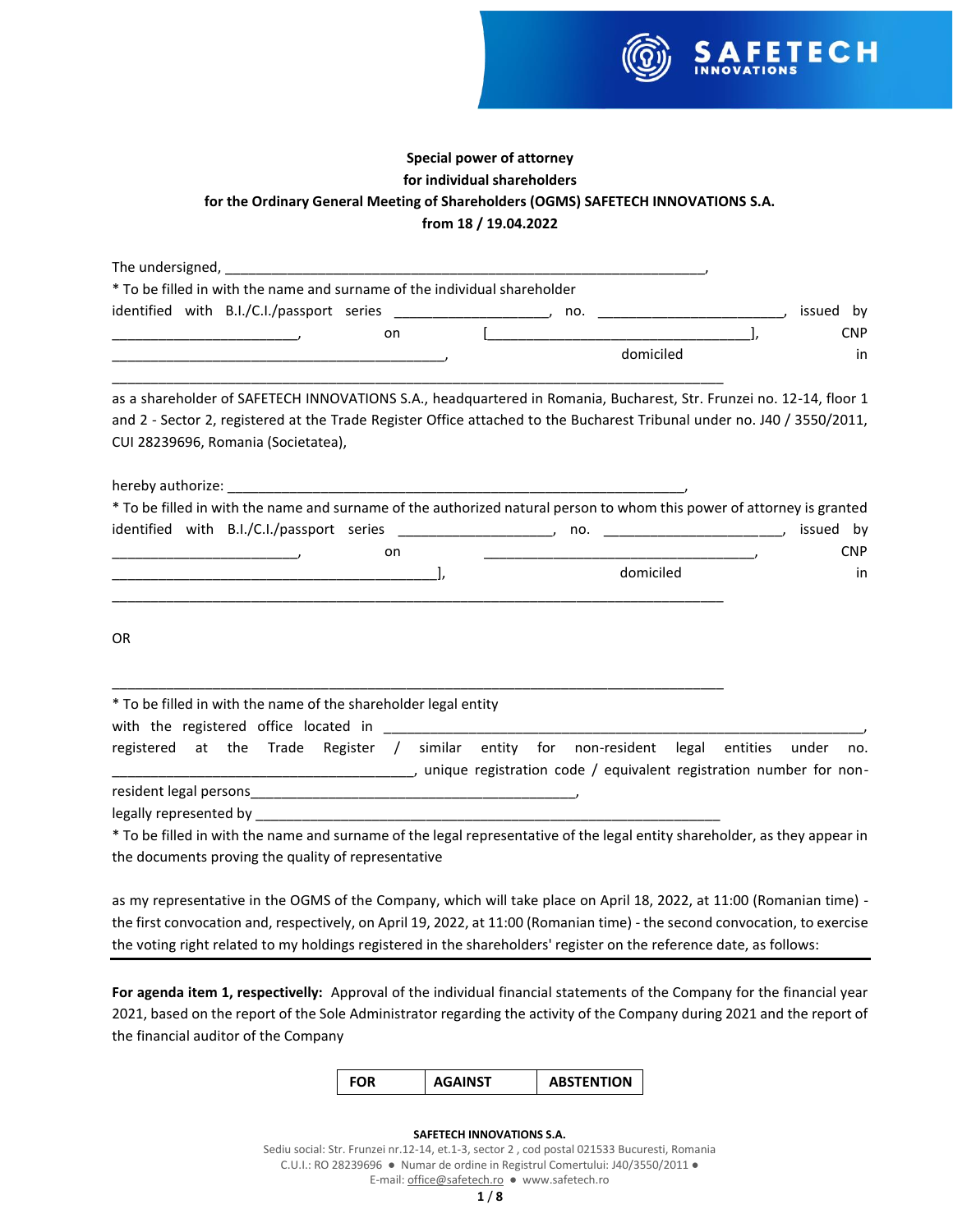

**For agenda item 2, respectivelly:** Approval of the distribution of the **net profit related to the financial year 2021**, in the amount of **RON 6,156,770.65 lei (six million one hundred and fifty-six thousand seven hundred and seventy and 65%)**, as follows:

- a) **Legal reserves** = **RON 370,001 lei (three hundred and seventy thousand one),**
- b) **Granting cash dividends to the shareholders**, in a total amount of **RON 4,156,250 (four million one hundred and fifty-six thousand two hundred and fifty),**
- c) **Profit left undistributed** = **RON 1,630,519.65 (one million six hundred and thirty thousand five hundred and nineteen and 65%);**
- d) **Other reserves** = **0 (zero) lei**.

.

| <b>FOR</b> | <b>AGAINST</b> | <b>ABSTENTION</b> |
|------------|----------------|-------------------|
|            |                |                   |

**For agenda item 3, respectivelly:** Approval of the operation to grant dividends to shareholders, according to point, 2 letter b) of the agenda, of the **registration date (proposal: 09.06.2022**), for the ex-**date date (proposal: 08.06.2022) and for date of payment (proposal: 16.06.2022).**

| <b>FOR</b> | <b>AGAINST</b> | <b>ABSTENTION</b> |
|------------|----------------|-------------------|
|            |                |                   |

**For agenda item 4, respectivelly:** Approval of the revenue and expenditure budget of the Company for the financial year 2022

| <b>FOR</b> | <b>AGAINST</b> | <b>ABSTENTION</b> |
|------------|----------------|-------------------|
|            |                |                   |

**For agenda item 5, respectivelly:** Adopting the Remuneration Policy of the Board of Directors of SAFETECH INNOVATIONS S.A., and establishing the remuneration of the company's managers accordingly.

| <b>FOR</b> | <b>AGAINST</b> | <b>ABSTENTION</b> |
|------------|----------------|-------------------|
|            |                |                   |

**For agenda item 6, respectivelly: 6.** Approval of the Remuneration Report of the Company's management related to the activity carried out in 2021, in accordance with the provisions of 107 of Law no. 24/2017 regarding the issuers of financial instruments and market operations;



#### **SAFETECH INNOVATIONS S.A.**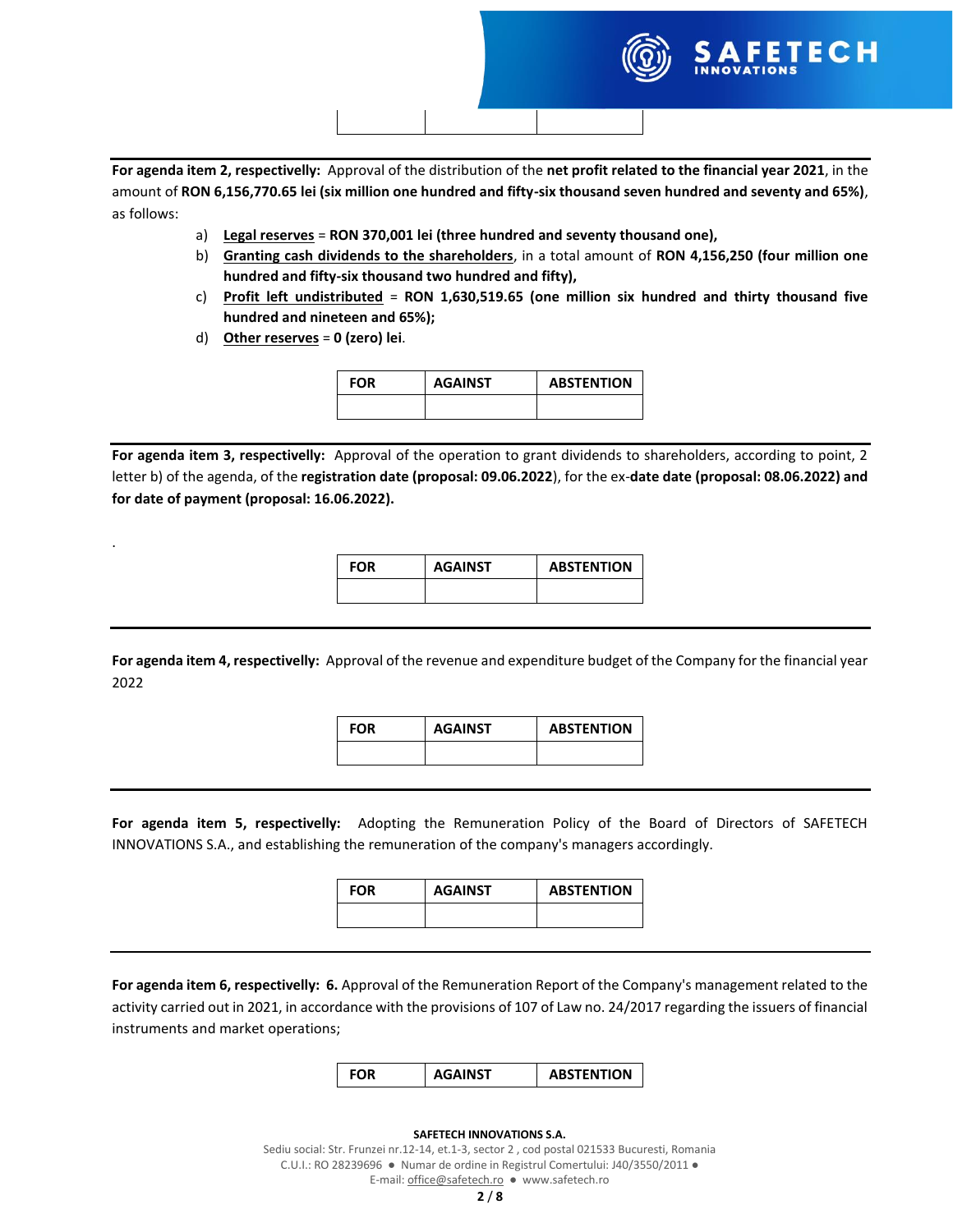**For agenda item 7, respectivelly:** Approval of the discharge of the Sole Administrator for the activity related to the financial year 2021

| <b>FOR</b> | <b>AGAINST</b> | <b>ABSTENTION</b> |
|------------|----------------|-------------------|
|            |                |                   |

**For agenda item 8, respectivelly:** Under the condition of the adoption of the New Articles of Incorporation of the Company by the EGMS, Informing the shareholders regarding the resignation of the mandate of sole administrator of the Company, Mr. Gansac Victor

*\* This item on the agenda is an information item and is not subject to a vote.*

**For agenda item 9, respectivelly:** Under the condition of adopting the New Articles of Association of the Company to the EGMS, the approval of setting up a board of directors of the Company consisting of 3 (three) members

| <b>FOR</b> | <b>AGAINST</b> | <b>ABSTENTION</b> |
|------------|----------------|-------------------|
|            |                |                   |

**For agenda item 10, respectivelly:** Under the condition of adopting the New Articles of Association of the Company to the EGMS, electing the members of the Board of Directors (of which at least one member will be an independent director), for a term of 2 (two) years from the date of appointment, respectively the date of adoption Ordinary General Meeting of Shareholders of 18/19.04.2022

\* *The voting option related to this item on the agenda will be indicated in Annex 1 attached to this special proxy form - Expression of the Secret Vote*

**For agenda item 11, respectivelly: :** Approval of the management framework contract for the Members of the Board of Directors

| <b>FOR</b> | <b>AGAINST</b> | <b>ABSTENTION</b> |
|------------|----------------|-------------------|
|            |                |                   |
|            |                |                   |

**For agenda item 12, respectivelly:** Approval of the power of attorney of the Board of Directors to sign the mandate contracts to be concluded with the new members. The mandate contract concluded with each of the members of the Board of Directors will be signed in the name and on behalf of the Company by any other member of the Board of

#### **SAFETECH INNOVATIONS S.A.**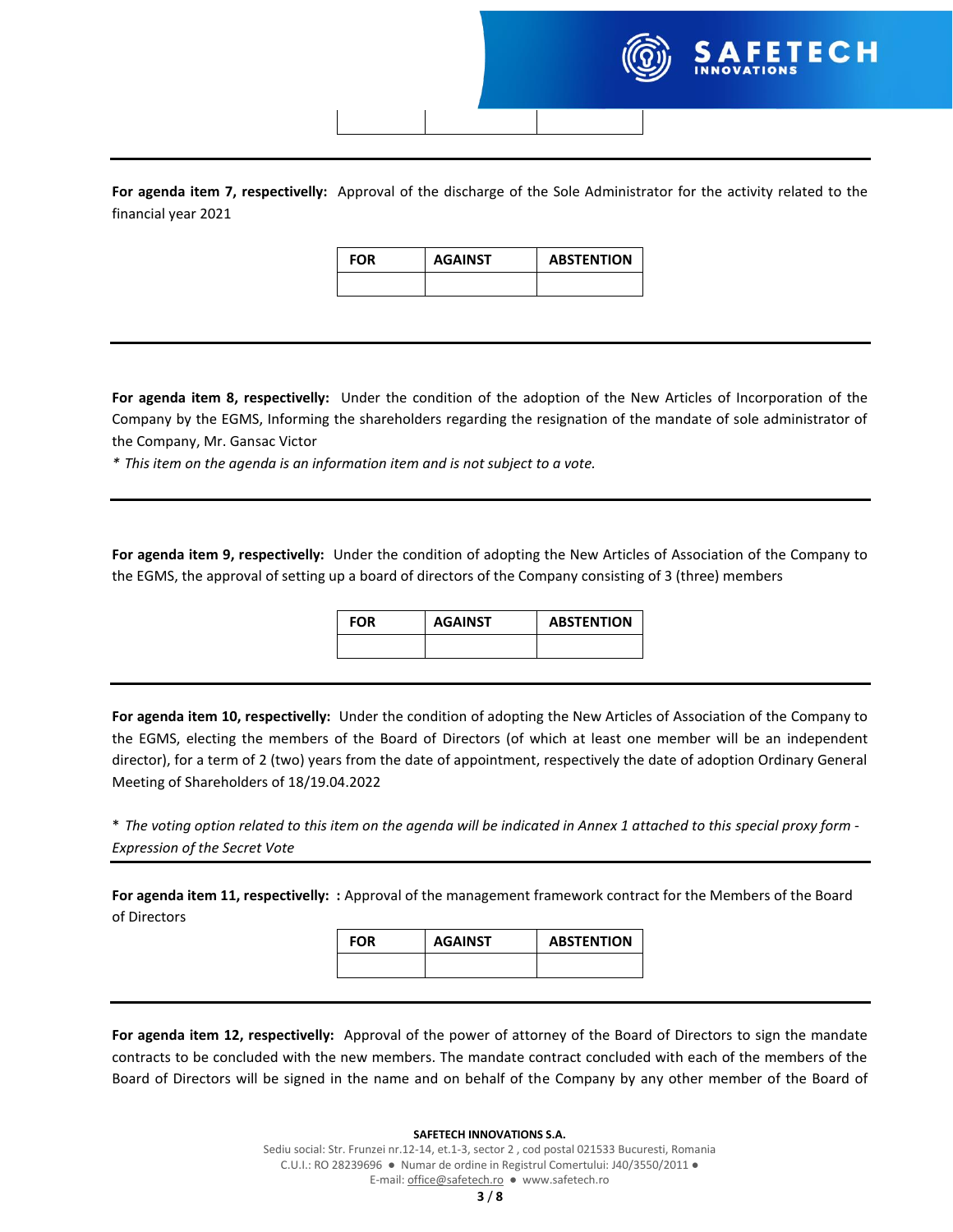

**Directors** 

| FOR | <b>AGAINST</b> | <b>ABSTENTION</b> |
|-----|----------------|-------------------|
|     |                |                   |

**For agenda item 13, respectivelly:** Revocation of the mandate of the financial auditor of the Company - Mrs. Dascalu I. Cristina-Ionela - Financial Auditor

\* *The voting option related to this item on the agenda will be indicated in Annex 2 attached to this special proxy form - Expression of the Secret Vote*

**For agenda item 14, respectivelly:** Appointment of the audit firm as auditor - **Baker Tilly Klitou And Partners S.R.L.** legal entity, headquartered in Bucharest, District 2, 42 Pipera street, Office no. 2, Globalworth Plaza, Floor 7, registered with the Trade Register under the Bucharest Tribunal under no. J40/5434/2003, having Unique identification no. 15381680 for a mandate of 2 (two), from the date of appointment and renunciation of the application of the legal provisions regarding the election and appointment of censors, under the conditions of art. 160 paragraph 1 ^ 2) of Law 31/1990 on companies

\* *The voting option related to this item on the agenda will be indicated in Annex 3 attached to this special proxy form - Expression of the Secret Vote*

**For agenda item 15, respectivelly:** Authorization and empowerment of **Mr. Gansac Victor**, with the right of substitution/sub delegation, in order to sign any documents (including the OGMS decisions and the updated articles of incorporation of the Company that reflect the amendments approved according to the decisions of the ordinary general meetings of April 18/19, 2022) and to undertake any necessary formalities in order to implement, submit, register and publish the OGMS decisions and / or the operations approved by it, including the representation of the Company before any authorities for this purpose

| <b>FOR</b> | <b>AGAINST</b> | <b>ABSTENTION</b> |
|------------|----------------|-------------------|
|            |                |                   |

*Note: Indicate the vote by ticking one of the spaces for "FOR", "AGAINST" or "ABSTENTION". If more than one space is ticked with an "X" or no space is ticked, that vote is considered null / void.*

*This special power of attorney:*

*1. is valid only for the OGMS for which it was requested, and the representative has the obligation to vote in accordance with the instructions issued by the shareholder who appointed him, under the sanction of annulment of the vote by the secretaries of the OGMS meeting;*

*2. the deadline for the registration of special proxies at the Company is April 15, 2022, at 11:00 (Romanian time);*

#### **SAFETECH INNOVATIONS S.A.**

Sediu social: Str. Frunzei nr.12-14, et.1-3, sector 2 , cod postal 021533 Bucuresti, Romania C.U.I.: RO 28239696 ● Numar de ordine in Registrul Comertului: J40/3550/2011 ●

E-mail: office@safetech.ro ● www.safetech.ro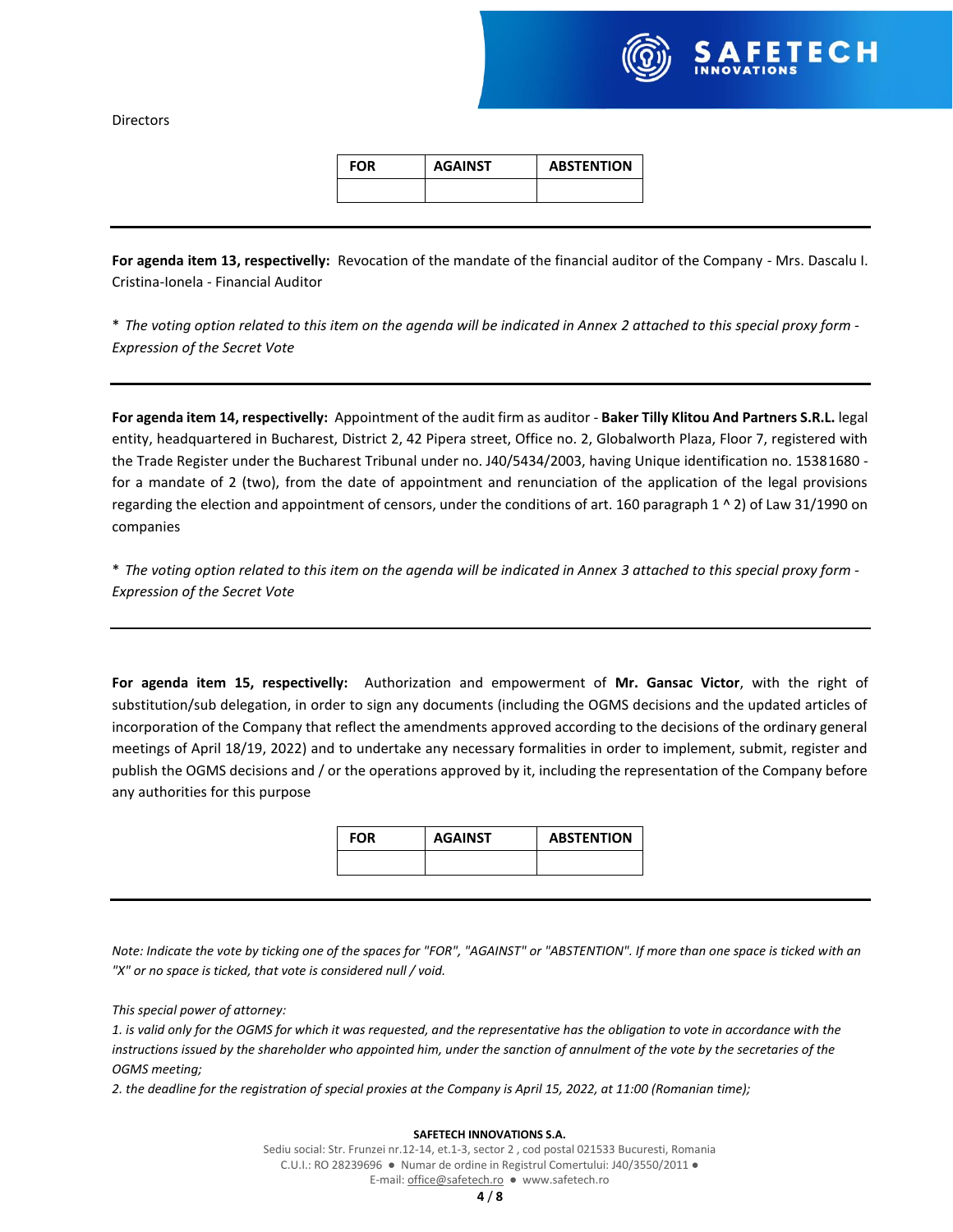

*3. it is drafted in 3 original copies, of which: one copy remains with the principal, one copy will be handed to the proxy and one copy will be communicated to the Company;*

*4. is signed and dated by the mandating shareholder; in the case of collective shareholders it is signed by all collective shareholders; 5. will be completed by the mandating shareholder in all registered fields;*

*6. contains information in accordance with the Articles of Incorporation of the Company, Law no. 31/1990, Law no. 24/2017.*

*I enclose to this special power of attorney a copy of the identity document allowing my identification in the register of shareholders of SAFETECH INNOVATIONS S.A., on the reference date (05.04.2022), issued by Depozitarul Central S.A. and a copy of the identity card of the authorized natural person (BI or CI for Romanian citizens, or passport, residence permit for foreign citizens). OR*

*In the case of a legal person, we also attach his certificate, in original or a copy conforming to the original, issued by the Trade Register or any other document, in original or a copy conforming to the original, issued by a competent authority of the State of origin. indicating, among other things, the identity of its legal representative, not more than 30 days before the reference date.*

*Date of special power of attorney: \_\_\_\_\_\_\_\_\_\_\_\_\_\_\_\_\_\_\_\_\_\_\_\_\_\_\_\_\_\_\_\_\_\_\_*

*\* In the event that the shareholder successively transmits more than one special power of attorney, the Company will consider that the special power of attorney having a later date revokes the previous special power of attorney (s).*

*Name and surname:* 

*\* It will be filled in with the name and surname of the natural person shareholder, in clear capital letters*

*Signature: \_\_\_\_\_\_\_\_\_\_\_\_\_\_\_\_\_\_\_\_\_\_\_\_\_\_\_\_\_\_\_\_\_\_\_\_\_\_\_\_\_\_\_*

*\* In the case of collective shareholders, it will be signed by all shareholders*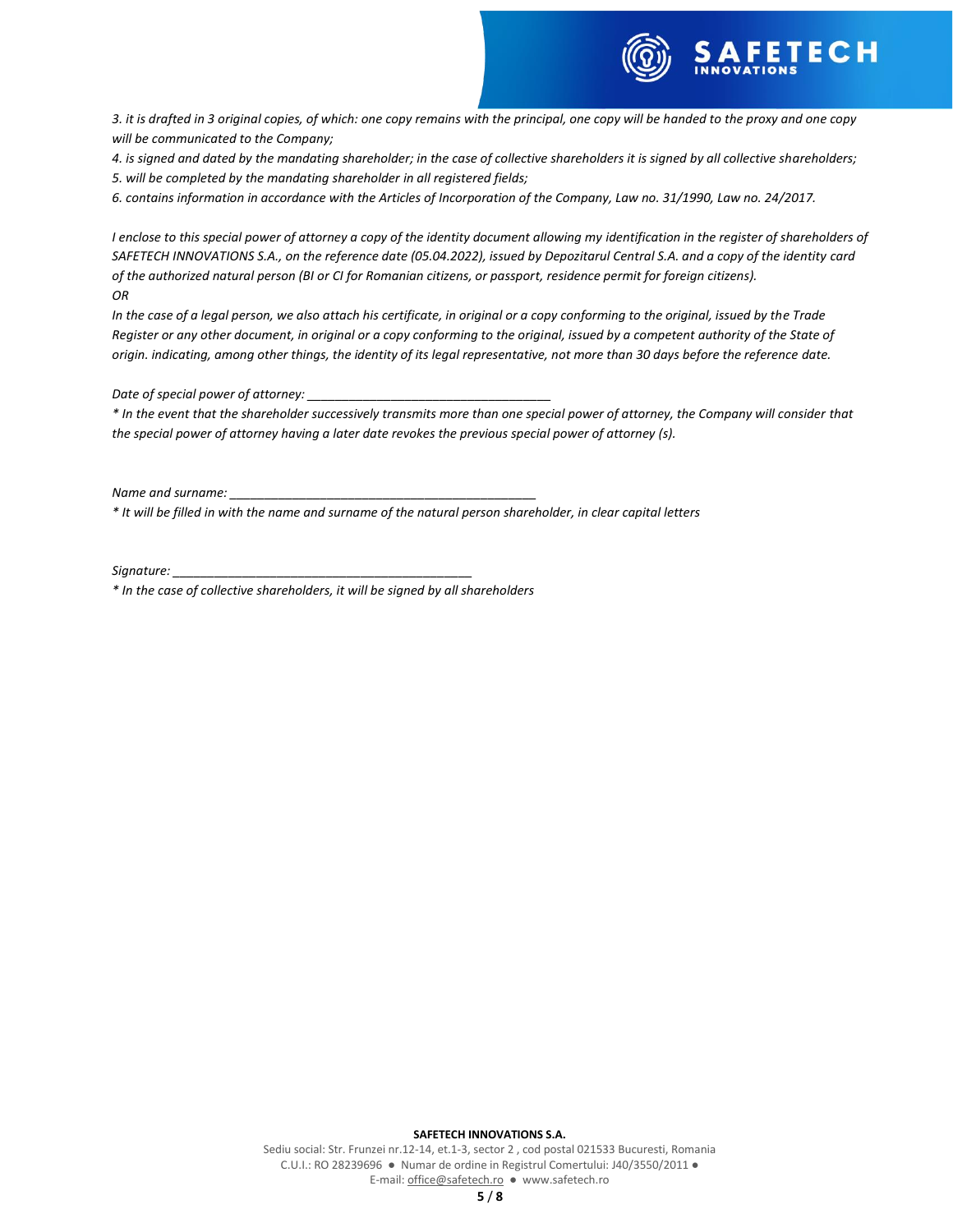

## **Annex 1 - EXPRESSION OF THE SECRET VOTE Related to item 10 on the OGMS agenda**

For agenda item 10, respectively: Subject to the adoption of the New Articles of Association of the Company to the EGMS, the election of the members of the Board of Directors (of which at least one member will be an independent director), for a term of 2 (two) years from the date of appointment, respectively the date of adoption of the Decision of the Ordinary General Meeting of Shareholders of 18 / 19.04.2022.

Election of Mr. **Victor Gansac** as a member of the Board of Directors for a term of 2 years from the date of appointment**.**

| <b>FOR LAGAINST</b> | ABSTENTION |
|---------------------|------------|
|                     |            |

Election of Mr. **Alexandru MIHAILCIUC** in the position of independent member of the Board of Directors for a term of 2 years from the date of appointment.

| FOR LAGAINST | <b>ABSTENTION</b> |
|--------------|-------------------|
|              |                   |

Election of Mr. **Mircea VARGA** in the position of independent member of the Board of Directors for a term of 2 years from the date of appointment.

| FOR. | AGAINST | <b>ABSTENTION</b> |
|------|---------|-------------------|
|      |         |                   |

*[NOTE 1]: This Annex 1 shall not take effect unless it accompanies the ballot paper by the above correspondence. (i) If the special proxy is sent by mail or courier services or is deposited at the Company's headquarters, this Annex 1, relating to the expression of the secret*  vote, shall be printed separately and included in a sealed envelope with the words "EXPRESSION OF SECRET VOTE ", which will *accompany the special proxy in the envelope in which it is deposited / transmitted; (ii) If the special proxyr is sent by e-mail, this Annex 1 relating to the expression of the secret vote shall be attached by e-mail in a separate document entitled: "EXPRESSION OF THE SECRET VOTE".]*

*[NOTE 2]: this list will be updated according to the proposals made by the shareholders, regardless of their participation, in accordance with the provisions of the section "Right to nominate candidates for the position of member of the Board of Directors" of the convener for the Extraordinary General Meeting , respectively Ordinary Shareholders of Safetech Innovations SA from 18 / 19.04.2022. Thus, the final list of nominations for the position of member of the Board of Directors will be published after 31.03.2022.*

*Date of special power of attorney:* 

*Name and surname:* 

*\* It will be filled in with the name and surname of the natural person shareholder, in clear capital letters*

*Signature: \_\_\_\_\_\_\_\_\_\_\_\_\_\_\_\_\_\_\_\_\_\_\_\_\_\_\_\_\_\_\_\_\_\_\_\_\_\_\_\_\_\_\_*

*\* In the case of collective shareholders, it will be signed by all shareholders*

#### **SAFETECH INNOVATIONS S.A.**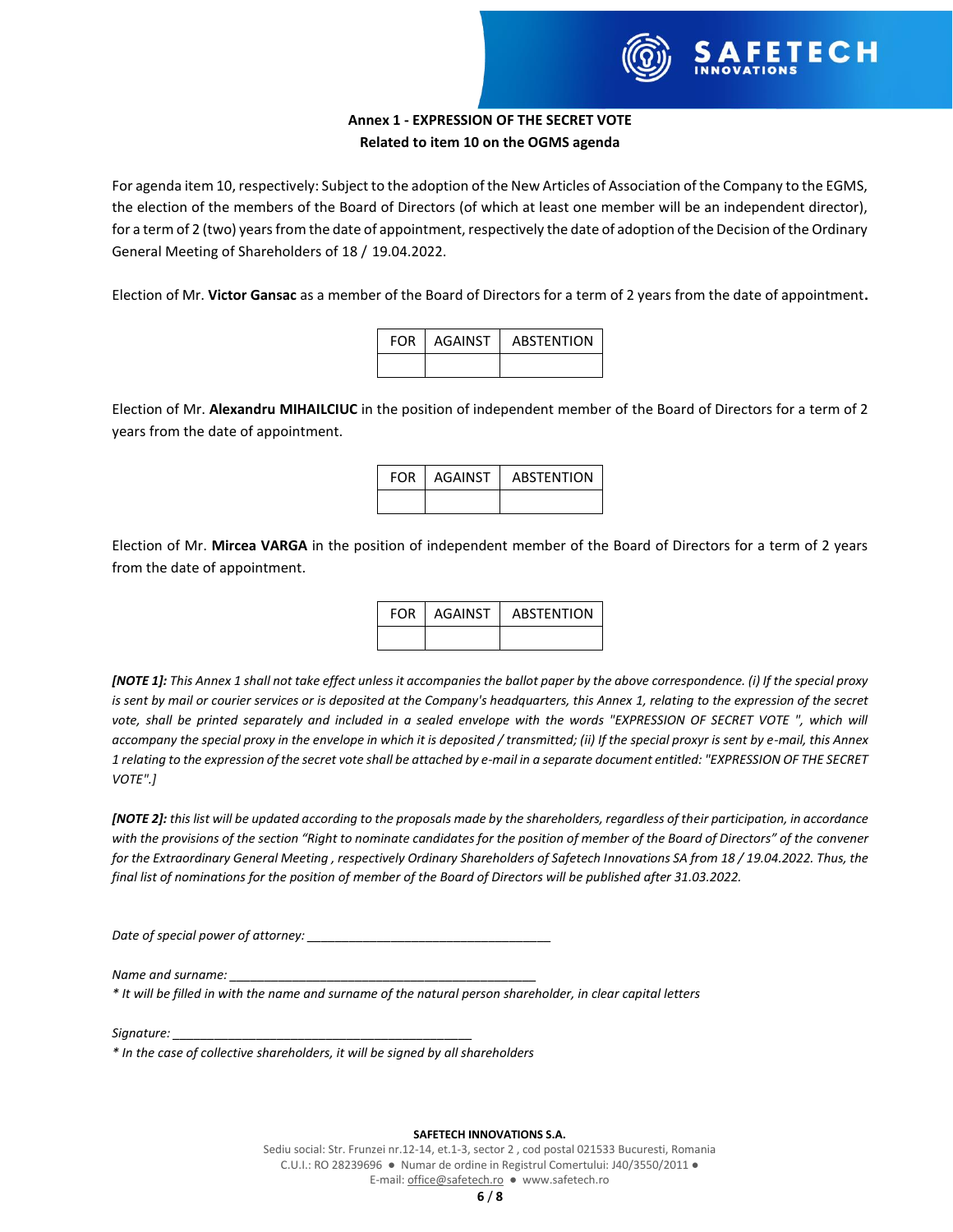

## **Annex 2 - EXPRESSION OF THE SECRET VOTE Related to item 13 on the OGMS agenda**

**For agenda item 13, respectivelly:** Revocation of the mandate of the financial auditor of the Company - Mrs. Dascalu I. Cristina-Ionela - Financial Auditor

| <b>FOR</b> | AGAINST | <b>ABSTENTION</b> |
|------------|---------|-------------------|
|            |         |                   |

*[NOTE]: This Annex 2 shall not take effect unless it accompanies the ballot paper by the above correspondence. (i) If the special proxy is sent by mail or courier services or is deposited at the Company's headquarters, this Annex 2, relating to the expression of the secret*  vote, shall be printed separately and included in a sealed envelope with the words "EXPRESSION OF SECRET VOTE ", which will *accompany the special proxy in the envelope in which it is deposited / transmitted; (ii) If the special proxyr is sent by e-mail, this Annex 2 relating to the expression of the secret vote shall be attached by e-mail in a separate document entitled: "EXPRESSION OF THE SECRET VOTE".]*

*Date of special power of attorney: \_\_\_\_\_\_\_\_\_\_\_\_\_\_\_\_\_\_\_\_\_\_\_\_\_\_\_\_\_\_\_\_\_\_\_*

*\* In the event that the shareholder successively transmits more than one special power of attorney, the Company will consider that the special power of attorney having a later date revokes the previous special power of attorney (s).*

*Name and surname: \_\_\_\_\_\_\_\_\_\_\_\_\_\_\_\_\_\_\_\_\_\_\_\_\_\_\_\_\_\_\_\_\_\_\_\_\_\_\_\_\_\_\_\_*

*\* It will be filled in with the name and surname of the natural person shareholder, in clear capital letters*

*Signature: \_\_\_\_\_\_\_\_\_\_\_\_\_\_\_\_\_\_\_\_\_\_\_\_\_\_\_\_\_\_\_\_\_\_\_\_\_\_\_\_\_\_\_*

*\* In the case of collective shareholders, it will be signed by all shareholders*